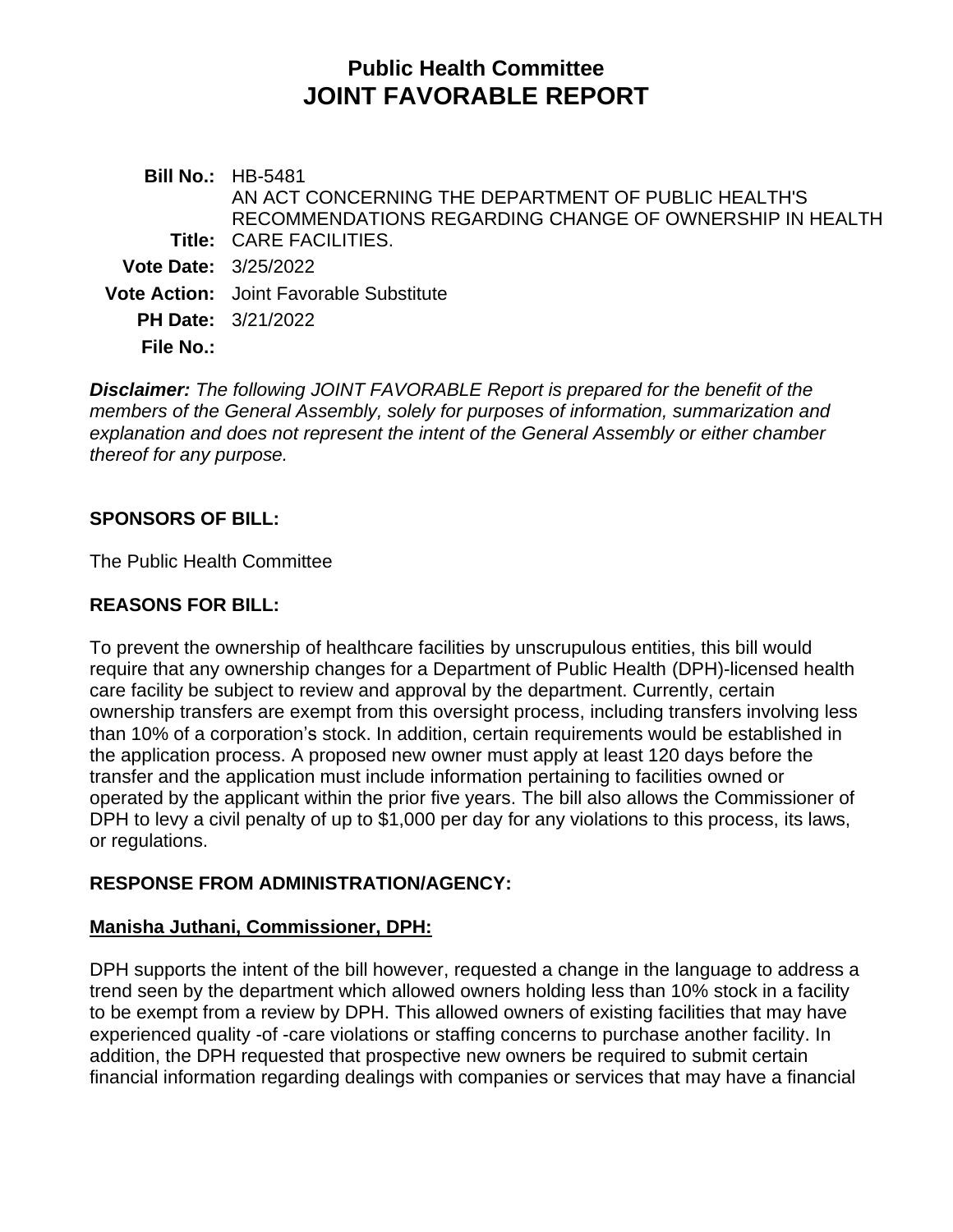interest in the facility, as well as any actions taken against their ownership or interest in another facility.

# **NATURE AND SOURCES OF SUPPORT:**

# **Connecticut Hospital Association (CHA):**

CHA supports the intent of the bill but is concerned that, as drafted, it restricts the ability of DPH to obtain all the necessary information to make an informed decision ensuring that the process will weed out bad actors. CHA requests that the Committee align these new requirements with those outlined statutorily in the change of hospital ownership. CHA believes that the intent of the bill is to ensure that the state is aware of any issues related to the new owner and whether the new owner faces any existing complaints or legal action. It is important for DPH to have information other than what is currently available to the department. We also believe that the Commissioner should have some level of discretion to do an independent evaluation, rather than a blanket denial.

# **Mag Morelli, President, LeadingAge CT:**

LeadingAge supports the concept of this bill but has concerns with the extent of the requirements and restrictions in the decision-making process that do not provide the Commissioner of DPH with the appropriate level of discretion. LeadingAge appreciates the need to develop a process that will not put unnecessary hurdles to appropriate ownership of healthcare facilities. Ms. Morelli offered the following comments on the bill:

- Regarding removing the 10% threshold, ANY change, no matter how minor, would trigger the need to obtain approval necessitating all the application requirements.
- A physical plant inspection would be required in all cases. This could involve a timeconsuming process for both the applicant and DPH which could extend beyond the 120 days.
- The requirement to share information regarding pending complaints could be compromised due to the backlogs from the recent pandemic.
- Documents required as part of the process are not always finalized at such an early stage when an application is first submitted.
- DPH's proposal for financial information raises concerns about FOI disclosures. The bill would require submission of this information leaving no discretion to DPH to limit this to only potentially questionable applicants.

LeadingAge welcomes the opportunity to work with the Committee to achieve the appropriate balance in these matters.

#### **Matt Barrett, President/CEO, CT Association of Health Care Facilities and CT Center for Assisted Living (CAHCF/CCAL):**

CAHCF/CCAL is not opposed to changes to the ownership process but recommends more input from stakeholders before significant changes are made. CAHFC/CCAL suggests any change to the ownership process must balance DPH's need for sufficient information without placing an undue burden on an individual or corporation from making a simple and inconsequential change to the ownership structure which are currently addressed under both